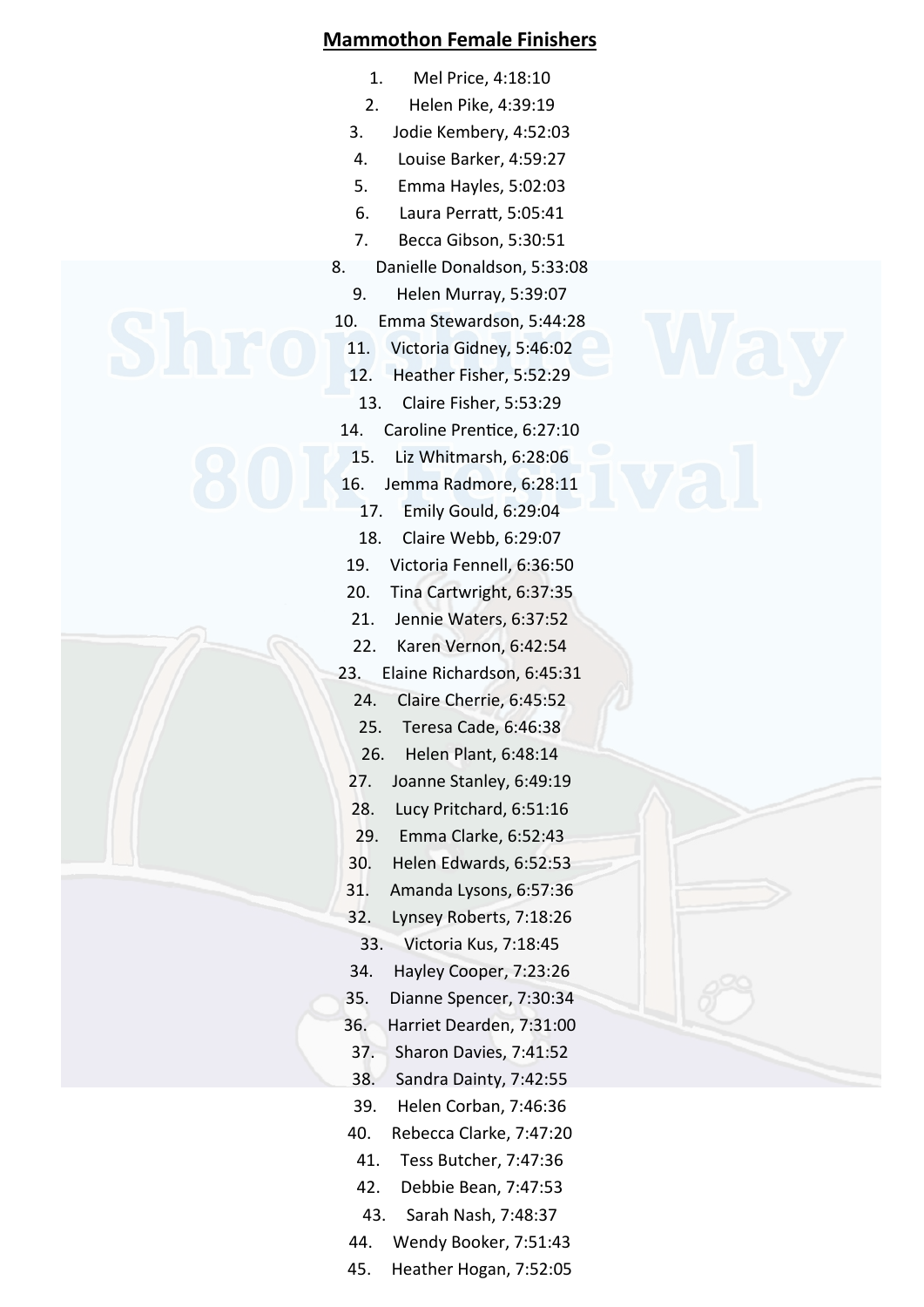## **Mammothon Female Finishers**

- 46. Lorraine Guest, 8:23:27
- 47. Tracey Francis, 8:26:05
- 48. Nicola Smart, 8:26:08
- 49. Marian White, 8:26:36
- 50. Alice Williams, 8:29:24
- 51. Bethany Williams, 8:32:49
	- 52. Leigh Welch, 8:34:00
	- 53. Jenny Hill, 8:37:00
	- 54. Debbie Ingram, 8:45:23
	- 55. Dawn Williams, 8:45:51
- 56. Valerie Law, 8:46:17
- 57. Anne Darlington, 8:47:20
- 58. Frances Hoare, 8:51:46
- 59. Gill Leng, 8:52:10 60. Michelle Davies, 8:52:51
- 61. Julie Mason, 8:53:00
- 62. Nesta Hill, 8:53:00
- 63. Amanda Black, 8:53:14
- 64. Nicola Corston, 8:56:00
- 65. Sarah Thornhill, 8:58:00
- 66. Rebecca Oatley, 8:58:28
- 67. Jane Twigg, 8:59:00 68. Lucia Gabriele, 9:02:07
- 69. Michelle Gilchrist, 9:07:10
- 70. Gemma Onions, 9:07:58
- 71. Elinor Jones, 9:09:00
- 72. Sarah Pierpoint, 9:09:00
- 73. Carol Wilson, 9:24:10
- 74. Carol Fisher, 9:27:00
- 75. Christine Pennack, 9:29:04
	- 76. Lara Wilkes, 9:31:00
	- 77. Nicola Roberts, 9:31:00
- 78. Deborah Cartwright, 9:49:00
- 79. Rachel Wycherley, 9:56:17
	- 80. Anneka Gorman, 9:57:40
	- 81. Lauren Gorman, 9:58:20
	- 82. Emma Bishton, 9:58:30
	- 83. Gemma Sherred, 9:59:00
- 84. Janire Denny-Arzalluz, 10:09:01
	- 85. Catherine Field, 10:13:00
	- 86. Vicky Turnbull, 10:13:00
	- 87. Deborah Spurdle, 10:24:21
	- 88. Tricia Roberts, 10:25:01
		- 89. Jo Kinvig, 10:26:39